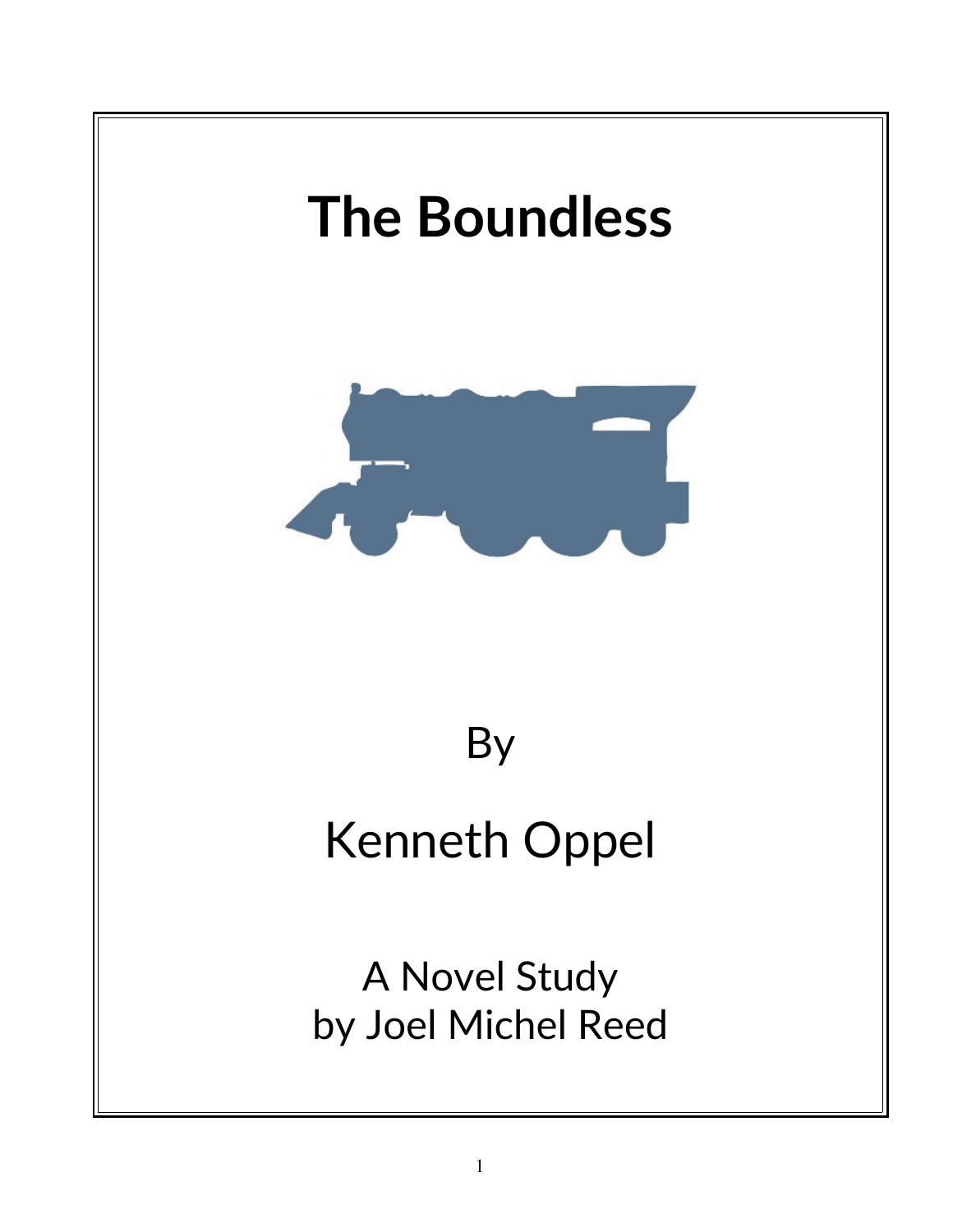By Kenneth Oppel



**Table of Contents**

| <b>Suggestions and Expectations</b> | 3  |
|-------------------------------------|----|
|                                     |    |
| List of Skills                      | 4  |
| Synopsis / Author Biography         | 5  |
| <b>Student Checklist</b>            | 6  |
| Reproducible Student Booklet        |    |
| <b>Answer Key</b>                   | 51 |

**About the author:** Joel Reed has over 70 published novel studies and is the author of four novels. For information on his work and literature, please visit [www.reednovelstudies.com](http://www.reednovelstudies.com/)

> Copyright © 2015 Joel Reed Revisions Completed in 2022 All rights reserved by author. Permission to copy for single classroom use only. Electronic distribution limited to single classroom use only. Not for public display.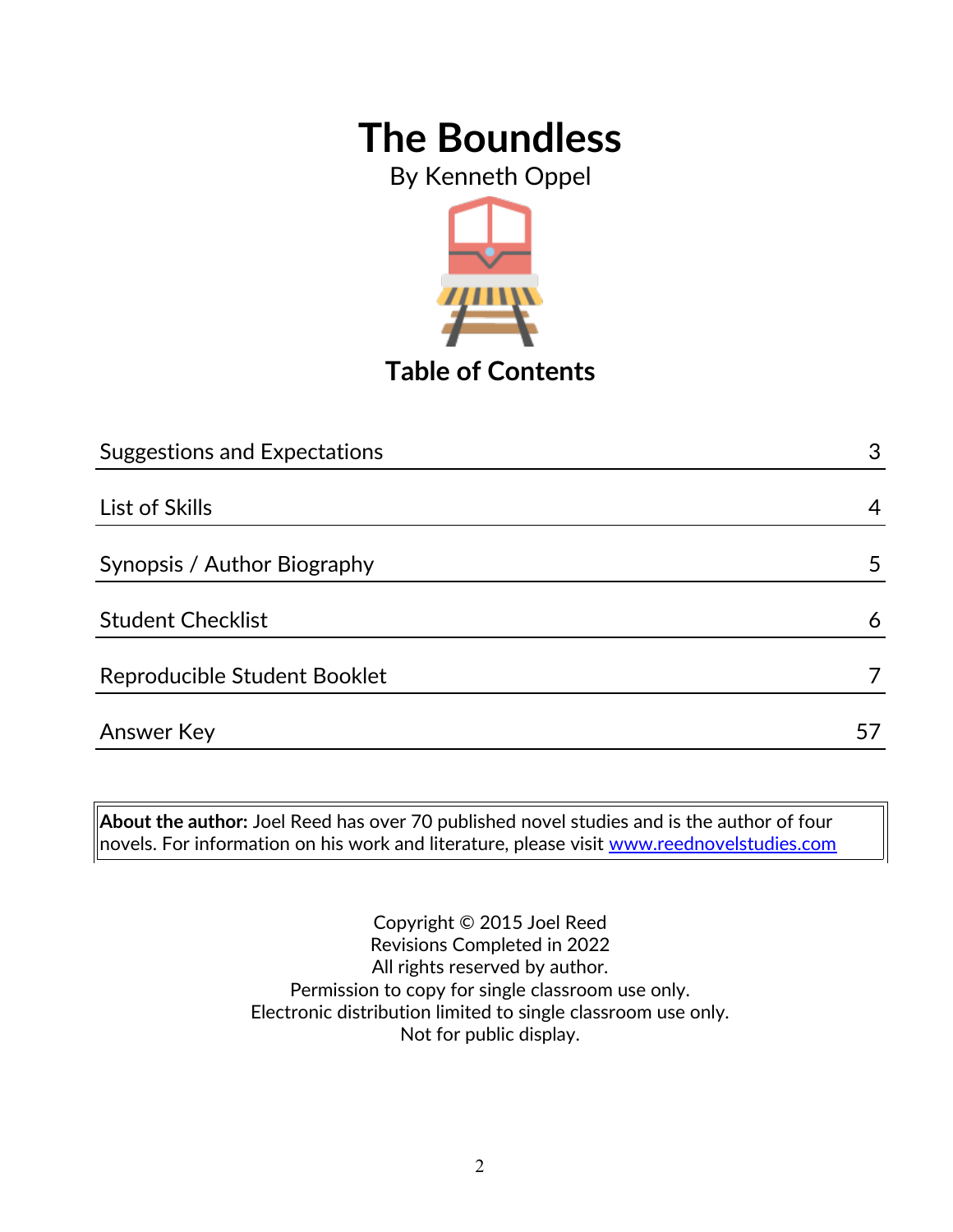By Kenneth Oppel

### **Suggestions and Expectations**

This curriculum unit can be used in a variety of ways. Each section of the novel study focuses on two or three chapters of *The Boundless* and is comprised of five of the following activities:

- Before You Read
- Vocabulary Building
- Comprehension Questions
- Language Activities
- Extension Activities

#### **Links with the Common Core Standards (U.S.)**

Many of the activities in this unit are supported by the Common Core Standards. For instance the *Reading Standards for Literature, Grade 5*, makes reference to

a) determining the meaning of words and phrases. . . including figurative language;

b) explaining how a series of chapters fits together to provide the overall structure;

c) compare and contrast two characters;

d) determine how characters … respond to challenges;

e) drawing inferences from the text;

f) determining a theme of a story . . . **and many others.**

A principal expectation of the unit is that students will develop their skills in reading, writing, listening and oral communication, as well as in reasoning and critical thinking. Students will also be expected to provide clear answers to questions and well-constructed explanations. It is critical as well that students be able to relate events and the feelings of characters to their own lives and experiences and describe their own interpretation of a particular passage.

A strength of the unit is that students can work on the activities at their own pace. Every activity need not be completed by all students. A **portfolio cover** is included (p.7) so that students may organize their work and keep it all in one place. A **Student Checklist** is also included (p.6) so that a record of completed work may be recorded.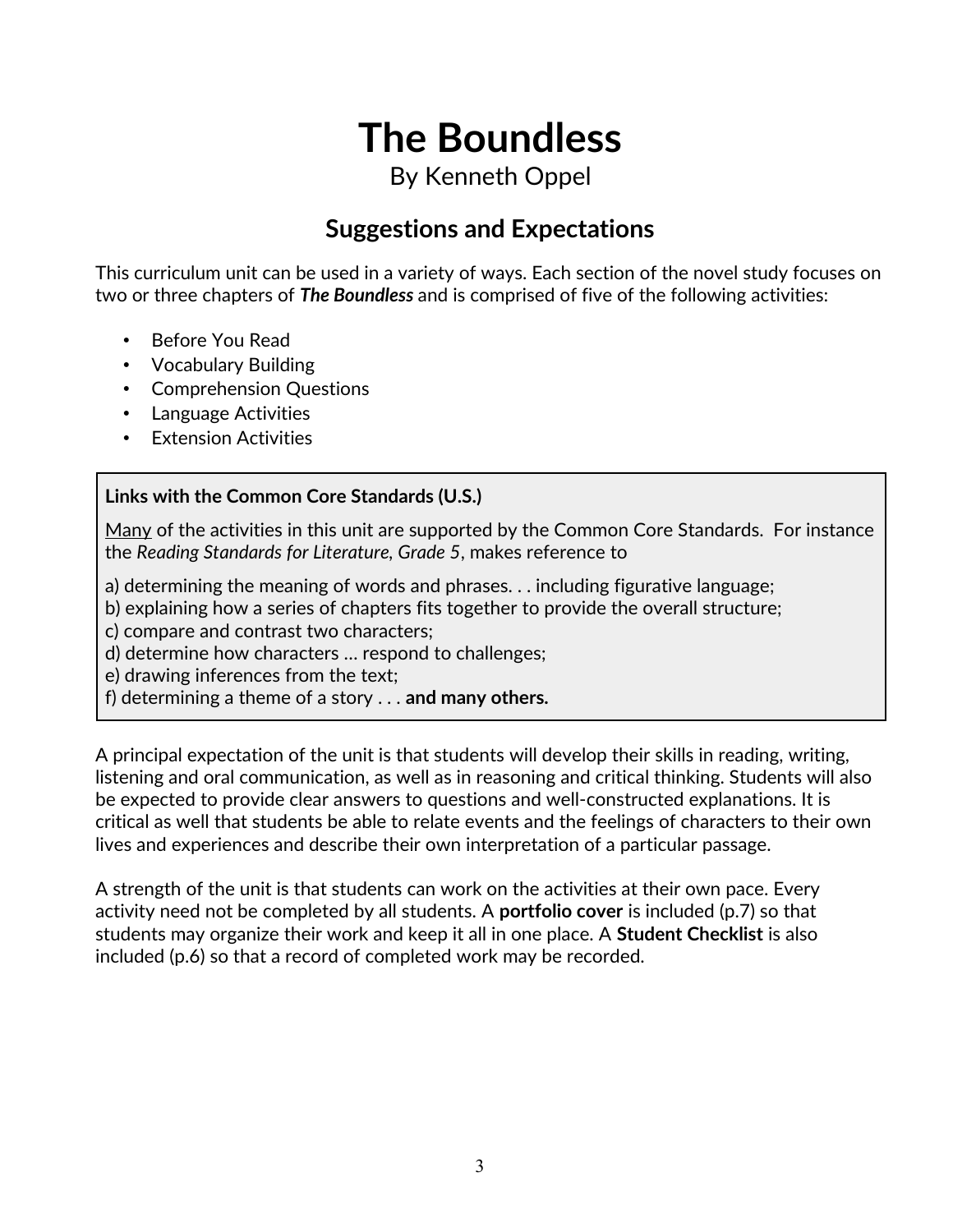## 4

# **The Boundless**

### By Kenneth Oppel

## **List of Skills**

### **Vocabulary Development**

- 1. Locating descriptive words / phrases 6. Use of singular / plural nouns
- 2. Listing synonyms/homonyms 7. Listing compound words
- 3. Identifying / creating *alliteration* 8. Identifying parts of speech
- 4. Use of capitals and punctuation 9. Identifying syllables
- 

### **Setting Activities**

1. Summarize the details of a setting

#### **Plot Activities**

- 1. Complete a *time line* of events 4. Identify *cliffhangers*
- 
- 3. Complete Five W's Chart 6. Story summary train.

#### **Character Activities**

- 
- 2. Character comparison

#### **Creative and Critical Thinking**

- 
- 2. Write a newspaper story **7. Write a book review**
- 
- 
- 5. Write a personal biography

#### **Art Activities**

- 
- 
- 
- 
- 
- 
- 
- 5. Identify/create *similes* 10. Identify *personification*

- 
- 2. Identify conflict in the story 5. Identify the climax of the novel.
	-
- 1. Determine character traits 3. Relating personal experiences
- 1. Research 6. Write about personal feelings
	-
- 3. Participate in a talk show 8. Complete an Observation Sheet
- 4. Conduct an interview 9. Complete a KWS Chart
- 1. A Storyboard **1.** A Storyboard **1.** A Storyboard
- 2. Create a collage 5. Create a comic strip
- 3. Lights, Camera, Action! 6. Train identification activity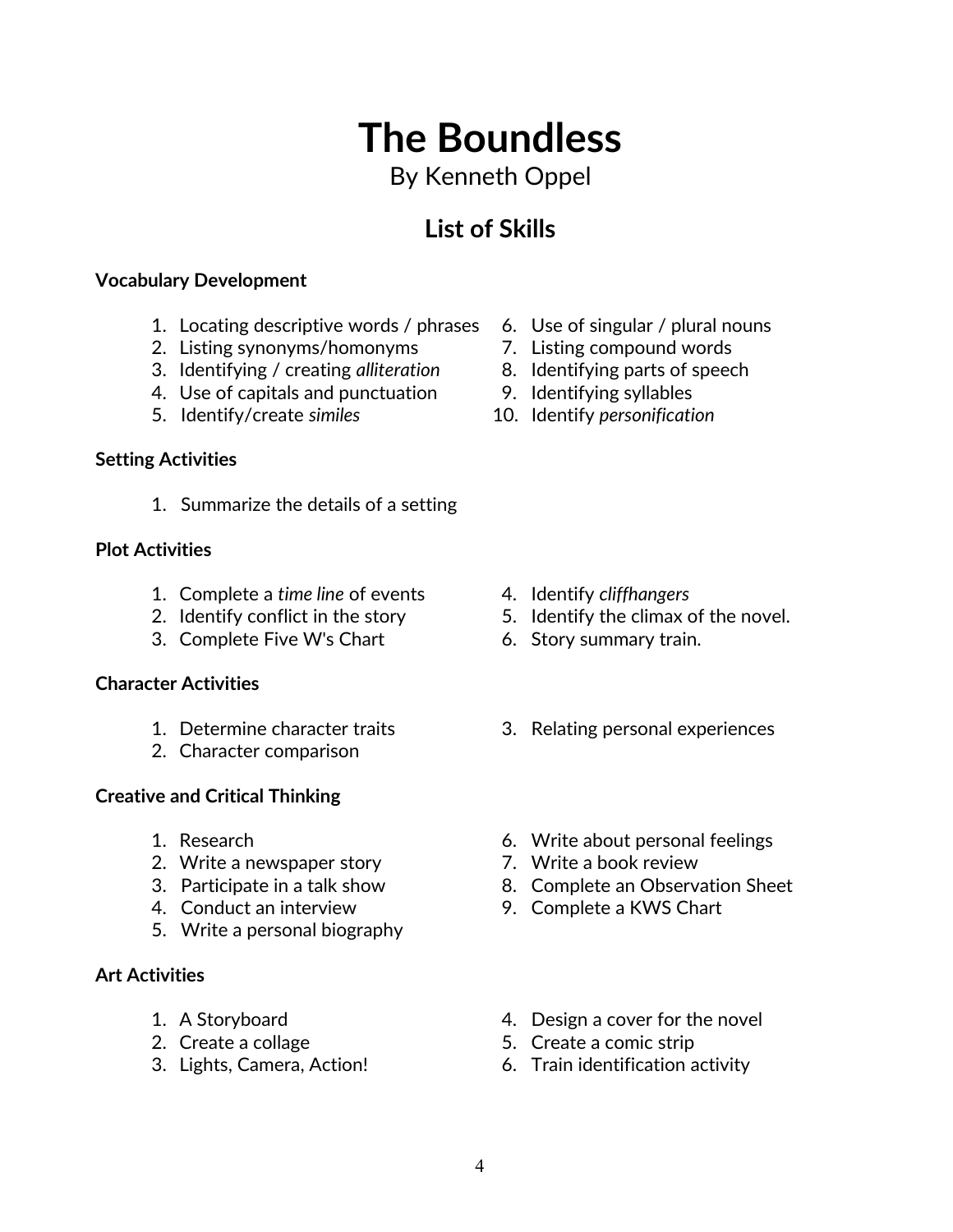By Kenneth Oppel



 Climb aboard The Boundless, the most magnificent train ever built. Magic and danger loom around every bend. And the hardest trick is staying alive. (The Publisher)

> A complete synopsis and other helpful reviews can be found on the following website: http://kennethoppel.ca/

#### **Author Biography** Kenneth Oppel

 I was born in Port Alberni, a mill town on Vancouver Island, British Columbia but spent the bulk of my childhood in Victoria, B.C. and on the opposite coast, in Halifax, Nova Scotia...At around twelve I decided I wanted to be a writer (this came after deciding I wanted to be a scientist, and then an architect). I started out writing sci-fi epics (my Star Wars phase) then went on to swords and sorcery tales (my Dungeons and Dragons phase) and then, during the summer holiday when I was fourteen, started on a humorous story about a boy addicted to video games (written, of course, during my video game phase). It turned out to be quite a



long story, really a short novel, and I rewrote it the next summer. We had a family friend who knew Roald Dahl - one of my favourite authors - and this friend offered to show Dahl my story. I was paralysed with excitement. I never heard back from Roald Dahl directly, but he read my story, and liked it enough to pass on to his own literary agent. I got a letter from them, saying they wanted to take me on, and try to sell my story. And they did.

More information can be found on the author's website: http://kennethoppel.ca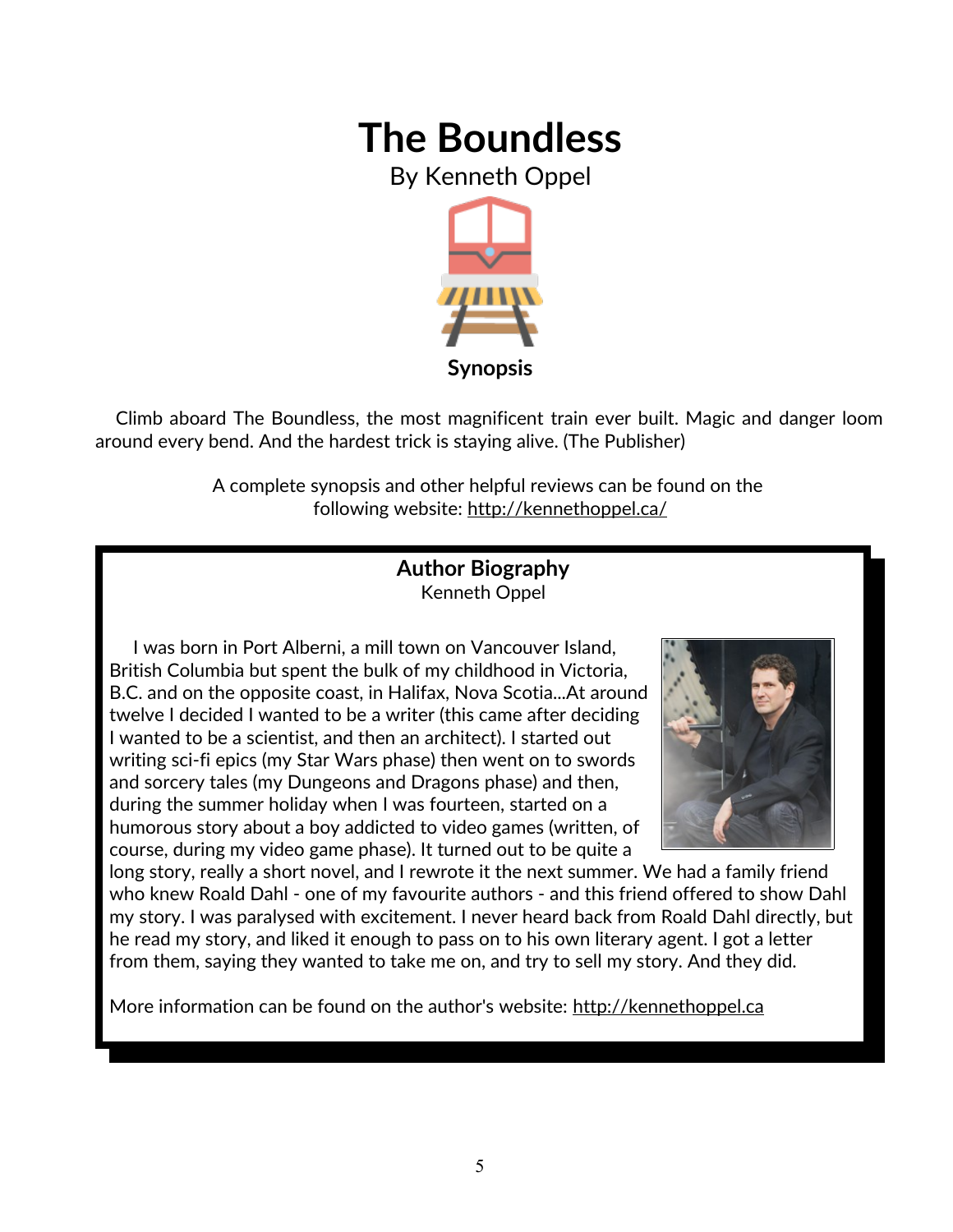By Kenneth Oppel



**Student Checklist**

Student Name

| Assignment | Grade / Level | Comments |
|------------|---------------|----------|
|            |               |          |
|            |               |          |
|            |               |          |
|            |               |          |
|            |               |          |
|            |               |          |
|            |               |          |
|            |               |          |
|            |               |          |
|            |               |          |
|            |               |          |
|            |               |          |
|            |               |          |
|            |               |          |
|            |               |          |
|            |               |          |
|            |               |          |
|            |               |          |
|            |               |          |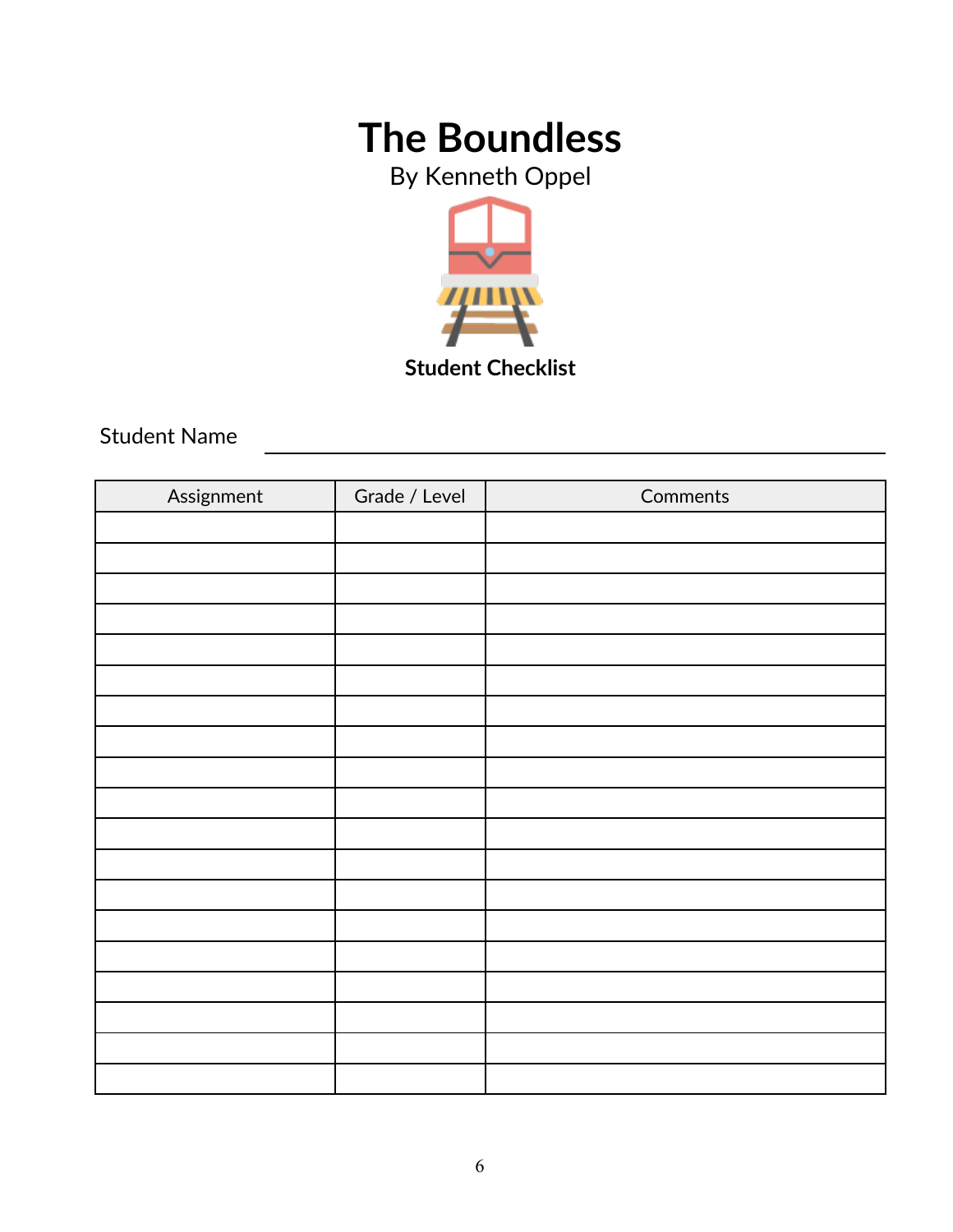

## *By Kenneth Oppel*

Name: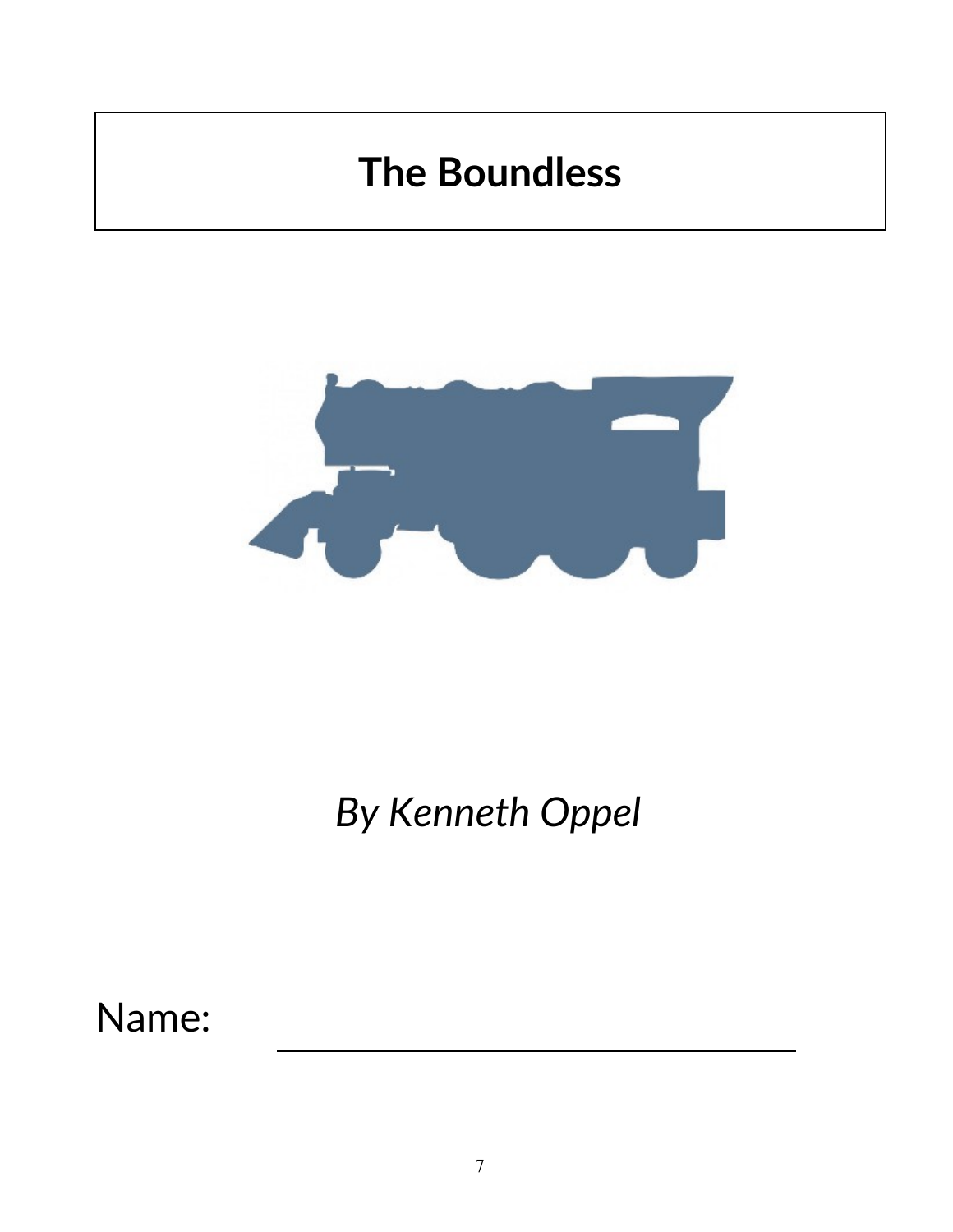By Kenneth Oppel





### **Before you read the chapter**:

Using resources from your school library or the Internet, research the longest train that exists in the world today and write a brief description of your findings in the space below.

### **Vocabulary:**

Draw a straight line to connect the vocabulary word to its definition. Remember to use a straight edge (like a ruler).

- 
- 
- 
- 
- 
- 
- 
- 
- 
- 
- 1. Precipice A. An awkward and laborious climb or movement.
- 2. Tentative **B.** Arrogantly superior and disdainful.
- 3. Clamber C. A person of important due to high rank or office.
- 4. Enthralled D. A very steep rock face or cliff.
- 5. Haughty E. Not connect with or related to something.
- 6. Upended F. Capture the fascinated attention of someone.
- 7. Dignitary G. When a projectile rebounds off a surface.
- 8. Baron **H. Done without confidence**, hesitant.
- 9. Irrelevant The I. To set or turn something upside down.
- 10. Ricochet J. A member of the lowest order of British nobility.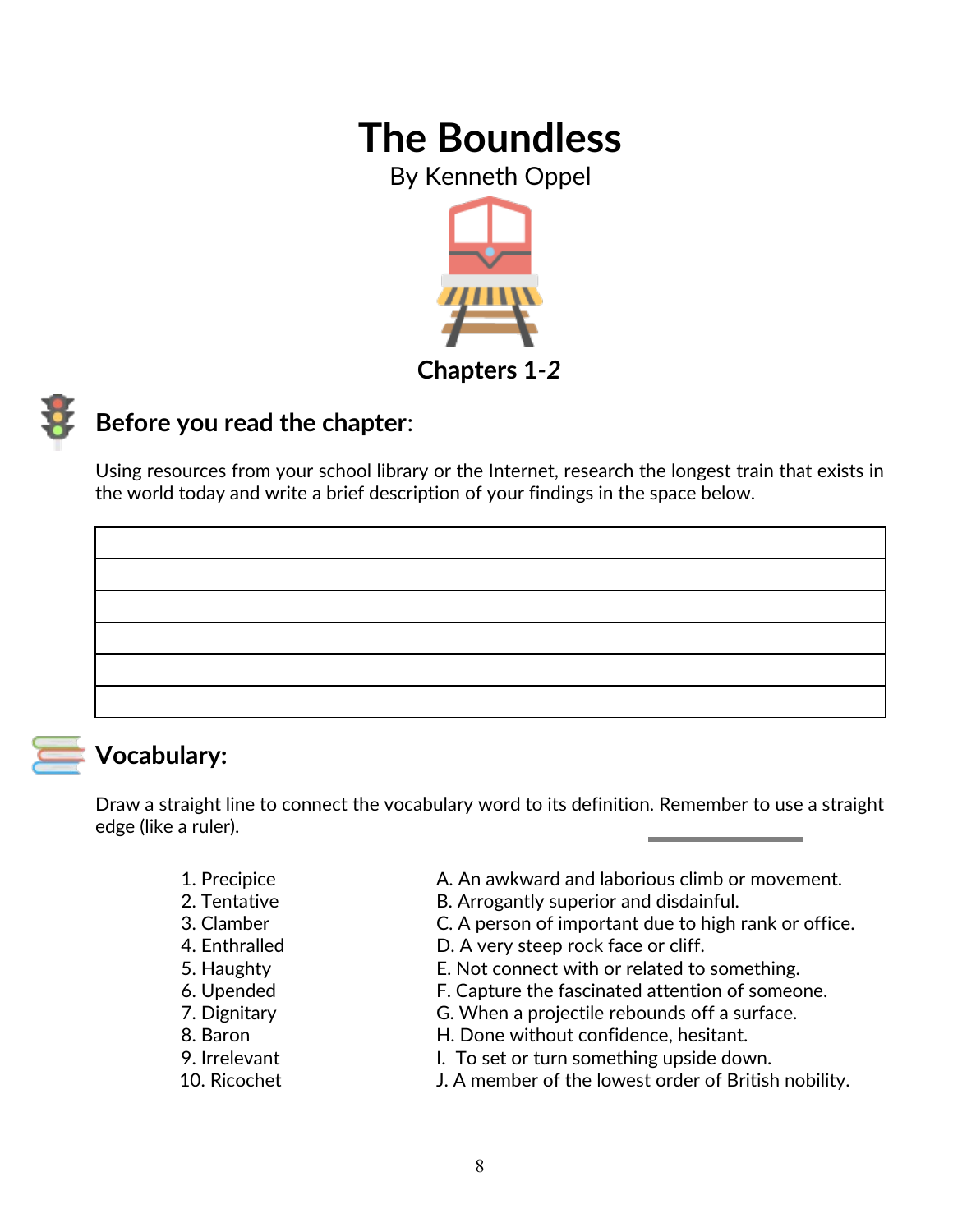

#### Chapter 1 - 2

1. Describe the setting of the story as Chapter One begins.

2. What caused Will to begin his love for sketching?

3. Using resources from your school library or the Internet, write a brief report on the history of the Chinese people who gave their lives working on the Canadian Railway.

4. Do you believe Cornelius Van Horne was foolish to spend such a large amount of money on a ceremonial gold railway spike? Be sure to defend your answer.

5. Do you believe that Sasquatch really exist? Why or why not?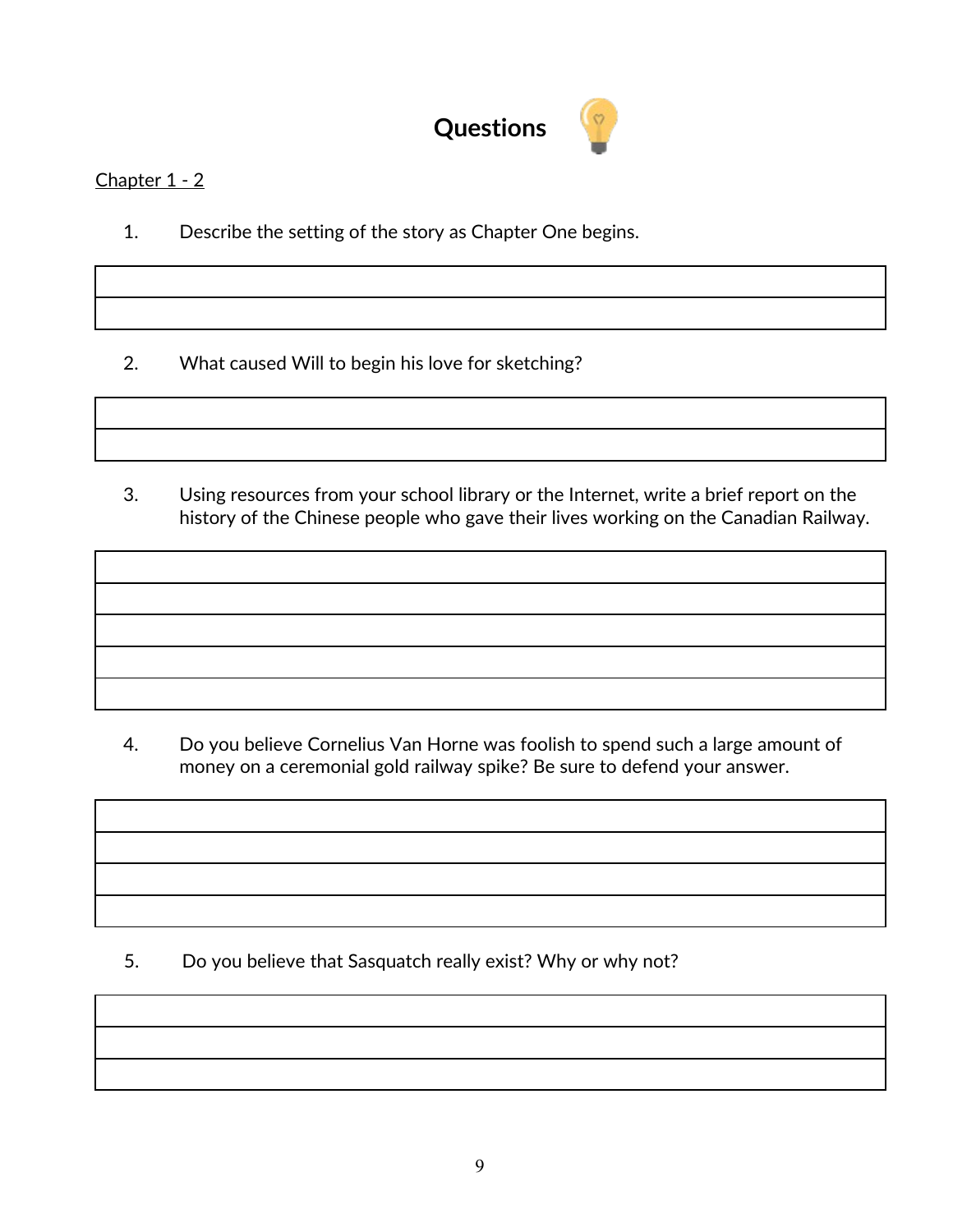### **Language Activity**



**A. Foreshadowing** is a literary device used by authors to provide clues for the reader so they are able to predict what might occur *later* in the story. How might the following statement taken from Chapter One be considered an example of this literary device? *"*

*"Are you coming, William Everett?" Says Van Horne. "It would make a good story, don't you think? And it's always good to have a story of your own."* 

**B.** A **simile** is a comparison using the words "like" or "as". The following is an example taken from Chapter One: *"A weedy-looking railway official approaches with a long, ornate velvet case. It seems to Will that every man in the crowd takes a small step toward it. Like a sigh of mountain wind, a collective gasp rises."*



What two things are being compared in this example?

Invent your own **similes** comparing the following items with something from your own imagination:

a) A train traveling down the tracks.

b) An artist painting (or drawing) a picture.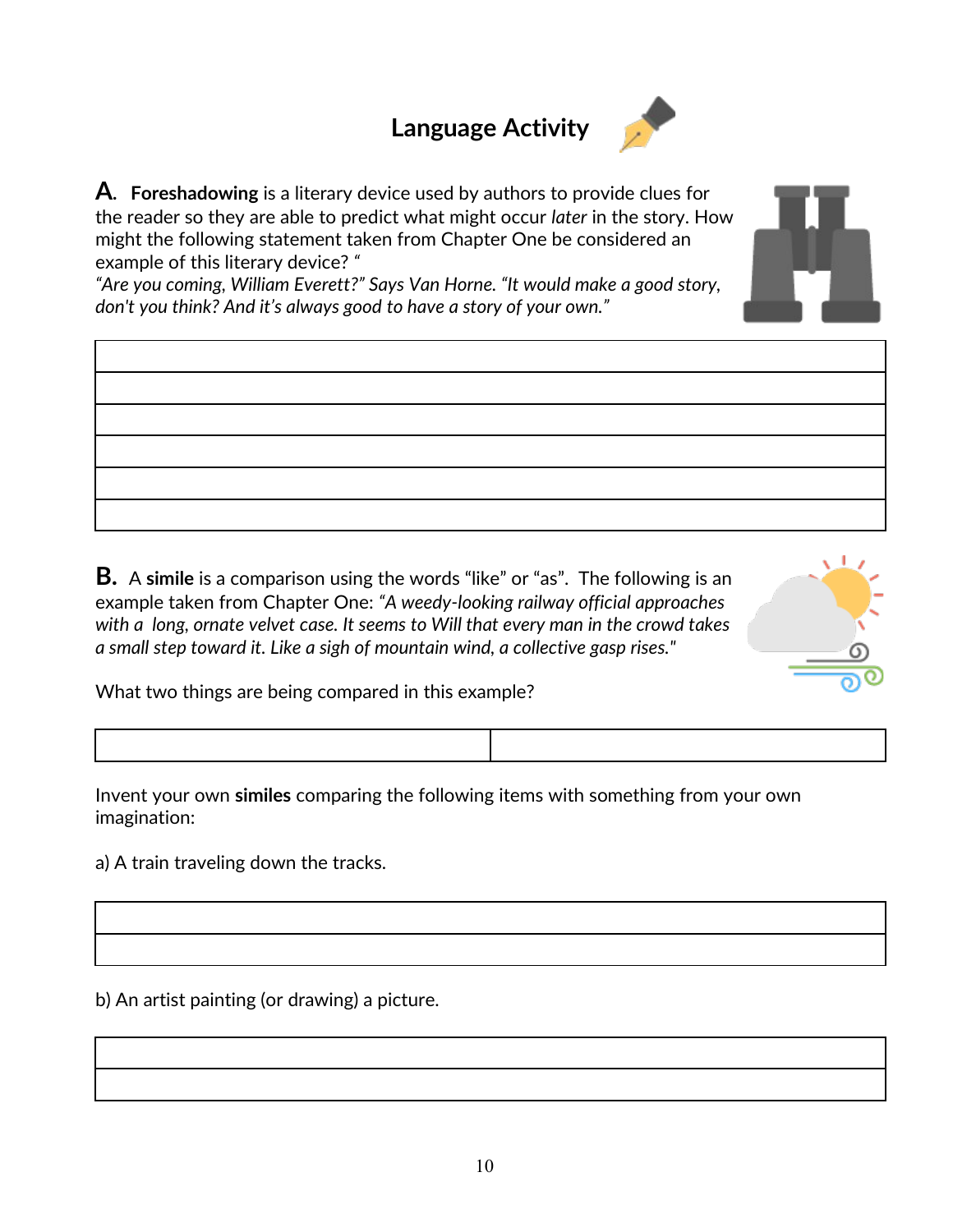### **C. Write Your Own Autobiography**

Your task is to write your own autobiography that is a minimum of one page in length. You should include a list of your accomplishments, as well as a list of things you would like to accomplish in your lifetime.